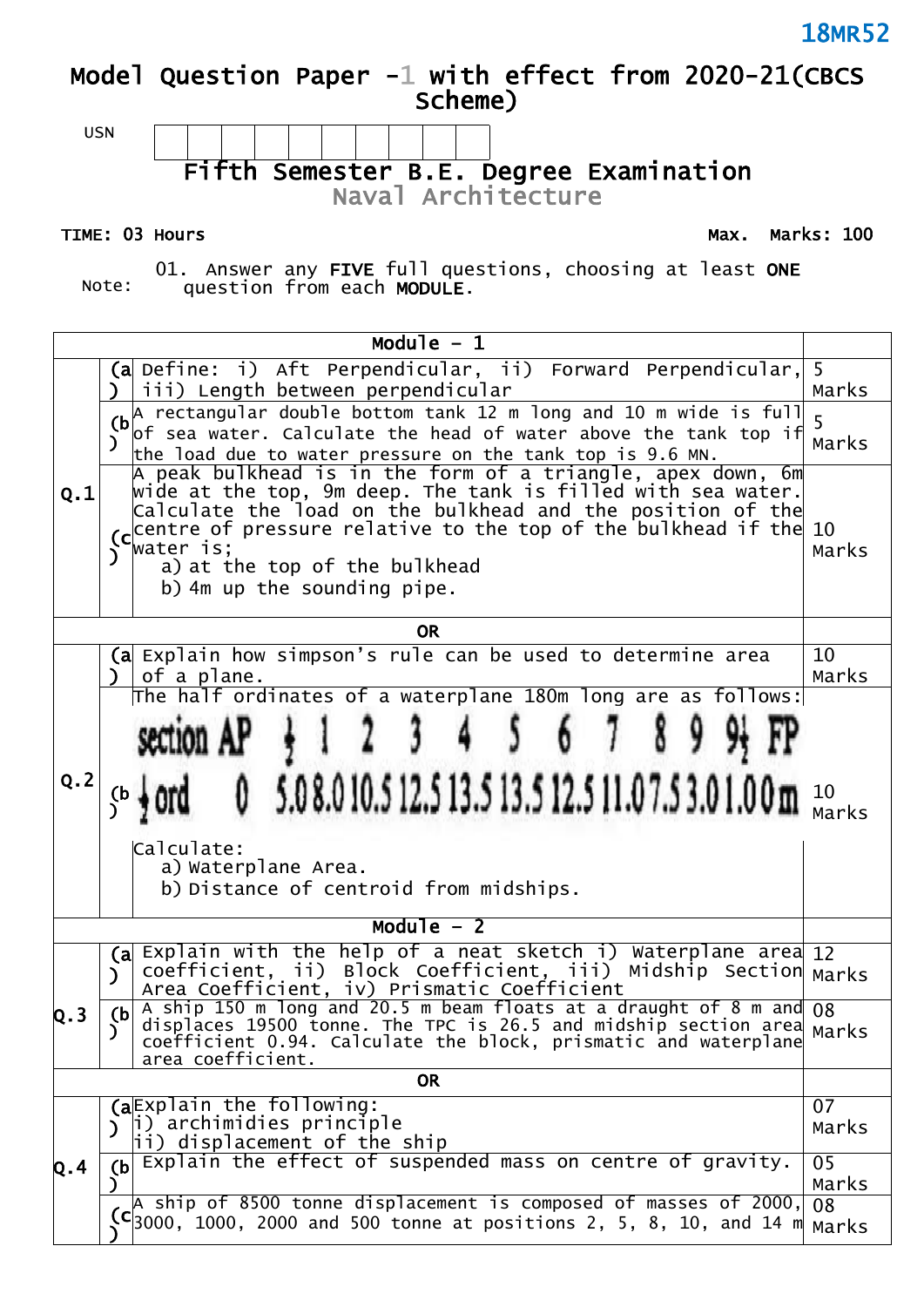| Module $-3$<br>(aExplain the following terms with neat diagrams:<br>Q.5<br>וֹן (p) Equillibrium<br>ii) Stable Equillibrium<br>iii) Unstable Equilibrium<br>iv) Neutral Equilibrium<br>(bA vessel of constant triangular cross-section has a depth of 12 $m$ 08<br>and a breadth at the deck of 15m. Calculate the draught at which Marks<br>$\lambda$<br>the vessel will become unstable if the centre of gravity is 6.675<br>$\parallel$ above the keel.<br><b>OR</b><br>(aExplain the conduction of inclining experiment and hence 12<br>$\mathcal{L}$ derive for the height of centre of gravity above the keel.<br>Q.6<br>$(b A)$ ship of 6000 tonne displacement has its centre of gravity 5.9 m<br>above the keel and transverse metacentre 6.8 m above the keel. A<br>$\mathcal{L}$<br>$\mid$ rectangular double bottom tank 10.5 m long, 12 m wide and 1.2 m $\mid$<br>deep is now half-filled with sea water. Calculate the metacentric $\,$<br>height.<br>Module $-4$<br>(a Derive an expression for change in mean draught due to<br>change in density.<br>$\mathcal{L}$<br>$(b $ A ship 130m long displaces 14000 tonne when floating at draughts<br>Q.7<br>of 7.5m forward and 8.10 m aft. GM, 125 m, TPC 18, LCF 3 m aft<br>of midships. Calculate the final draughts when a mass of 180<br>tonne lying 40m aft of midships is removed from the ship.<br><b>OR</b><br>(aWhat is residuary resistance? Explain 3 types of residuary<br>) resistance. |             |  |  |
|-------------------------------------------------------------------------------------------------------------------------------------------------------------------------------------------------------------------------------------------------------------------------------------------------------------------------------------------------------------------------------------------------------------------------------------------------------------------------------------------------------------------------------------------------------------------------------------------------------------------------------------------------------------------------------------------------------------------------------------------------------------------------------------------------------------------------------------------------------------------------------------------------------------------------------------------------------------------------------------------------------------------------------------------------------------------------------------------------------------------------------------------------------------------------------------------------------------------------------------------------------------------------------------------------------------------------------------------------------------------------------------------------------------------------------------------------------------------|-------------|--|--|
|                                                                                                                                                                                                                                                                                                                                                                                                                                                                                                                                                                                                                                                                                                                                                                                                                                                                                                                                                                                                                                                                                                                                                                                                                                                                                                                                                                                                                                                                   |             |  |  |
|                                                                                                                                                                                                                                                                                                                                                                                                                                                                                                                                                                                                                                                                                                                                                                                                                                                                                                                                                                                                                                                                                                                                                                                                                                                                                                                                                                                                                                                                   |             |  |  |
|                                                                                                                                                                                                                                                                                                                                                                                                                                                                                                                                                                                                                                                                                                                                                                                                                                                                                                                                                                                                                                                                                                                                                                                                                                                                                                                                                                                                                                                                   | 12<br>Marks |  |  |
|                                                                                                                                                                                                                                                                                                                                                                                                                                                                                                                                                                                                                                                                                                                                                                                                                                                                                                                                                                                                                                                                                                                                                                                                                                                                                                                                                                                                                                                                   |             |  |  |
|                                                                                                                                                                                                                                                                                                                                                                                                                                                                                                                                                                                                                                                                                                                                                                                                                                                                                                                                                                                                                                                                                                                                                                                                                                                                                                                                                                                                                                                                   |             |  |  |
|                                                                                                                                                                                                                                                                                                                                                                                                                                                                                                                                                                                                                                                                                                                                                                                                                                                                                                                                                                                                                                                                                                                                                                                                                                                                                                                                                                                                                                                                   | Marks       |  |  |
|                                                                                                                                                                                                                                                                                                                                                                                                                                                                                                                                                                                                                                                                                                                                                                                                                                                                                                                                                                                                                                                                                                                                                                                                                                                                                                                                                                                                                                                                   | 08<br>Marks |  |  |
|                                                                                                                                                                                                                                                                                                                                                                                                                                                                                                                                                                                                                                                                                                                                                                                                                                                                                                                                                                                                                                                                                                                                                                                                                                                                                                                                                                                                                                                                   |             |  |  |
|                                                                                                                                                                                                                                                                                                                                                                                                                                                                                                                                                                                                                                                                                                                                                                                                                                                                                                                                                                                                                                                                                                                                                                                                                                                                                                                                                                                                                                                                   | 08<br>Marks |  |  |
|                                                                                                                                                                                                                                                                                                                                                                                                                                                                                                                                                                                                                                                                                                                                                                                                                                                                                                                                                                                                                                                                                                                                                                                                                                                                                                                                                                                                                                                                   | 12<br>Marks |  |  |
|                                                                                                                                                                                                                                                                                                                                                                                                                                                                                                                                                                                                                                                                                                                                                                                                                                                                                                                                                                                                                                                                                                                                                                                                                                                                                                                                                                                                                                                                   |             |  |  |
| Q.8                                                                                                                                                                                                                                                                                                                                                                                                                                                                                                                                                                                                                                                                                                                                                                                                                                                                                                                                                                                                                                                                                                                                                                                                                                                                                                                                                                                                                                                               | 08<br>Marks |  |  |
| $(b A 6 m $ model of a ship has a wetted surface area of 8 $m^2$ . When towed 12<br>at a speed of 3 knots in fresh water the total resistance is found Marks<br>to be 38 N. If the ship is 130 m long, calculate the effective<br>power at the corresponding speed.<br>Module $-5$                                                                                                                                                                                                                                                                                                                                                                                                                                                                                                                                                                                                                                                                                                                                                                                                                                                                                                                                                                                                                                                                                                                                                                                |             |  |  |
| $(a)$ Define the following terms related to propeller:                                                                                                                                                                                                                                                                                                                                                                                                                                                                                                                                                                                                                                                                                                                                                                                                                                                                                                                                                                                                                                                                                                                                                                                                                                                                                                                                                                                                            | 10          |  |  |
| i) Pitch, ii) Theoretical Speed, iii) Apparent slip, iv) Marks<br>$\mathcal{L}$<br>Wake, $v)$ Real slip                                                                                                                                                                                                                                                                                                                                                                                                                                                                                                                                                                                                                                                                                                                                                                                                                                                                                                                                                                                                                                                                                                                                                                                                                                                                                                                                                           |             |  |  |
| Q.9<br>Define propeller thrust. Obtain an expression for thrust.<br>(b)<br>)                                                                                                                                                                                                                                                                                                                                                                                                                                                                                                                                                                                                                                                                                                                                                                                                                                                                                                                                                                                                                                                                                                                                                                                                                                                                                                                                                                                      | 05<br>Marks |  |  |
| $\overline{C}$ ck ship travels at 14 knots when the propeller, 5 m pitch, turns at 05<br>$\mathcal{Y}$<br>105 $rev/min$ . If the wake fraction is 0.35, calculate the apparent Marks<br>slip and speed of advance.                                                                                                                                                                                                                                                                                                                                                                                                                                                                                                                                                                                                                                                                                                                                                                                                                                                                                                                                                                                                                                                                                                                                                                                                                                                |             |  |  |
| <b>OR</b>                                                                                                                                                                                                                                                                                                                                                                                                                                                                                                                                                                                                                                                                                                                                                                                                                                                                                                                                                                                                                                                                                                                                                                                                                                                                                                                                                                                                                                                         |             |  |  |
| (a Explain the relation between the various powers affecting 10<br>the propeller and ship efficiency.                                                                                                                                                                                                                                                                                                                                                                                                                                                                                                                                                                                                                                                                                                                                                                                                                                                                                                                                                                                                                                                                                                                                                                                                                                                                                                                                                             | Marks       |  |  |
| lQ.10∣<br>$(b)$ Derive an expression for angle of heel considering the effect<br>of rudder force when the ship takes turn.                                                                                                                                                                                                                                                                                                                                                                                                                                                                                                                                                                                                                                                                                                                                                                                                                                                                                                                                                                                                                                                                                                                                                                                                                                                                                                                                        | 05<br>Marks |  |  |
| (c <sup>A</sup> ship with a metacentric height of 0.4 m has a speed of 21<br>knots. The centre of gravity is 6.2 m above the keel while the<br>$\mathcal{L}$<br>centre of lateral resistance is 4 m above the keel. The rudder<br>is put hard over to port and the vessel turns in a circle 1100<br>$\parallel$ m radius. Calculate the angle to which the ship will heel.                                                                                                                                                                                                                                                                                                                                                                                                                                                                                                                                                                                                                                                                                                                                                                                                                                                                                                                                                                                                                                                                                        | 05<br>Marks |  |  |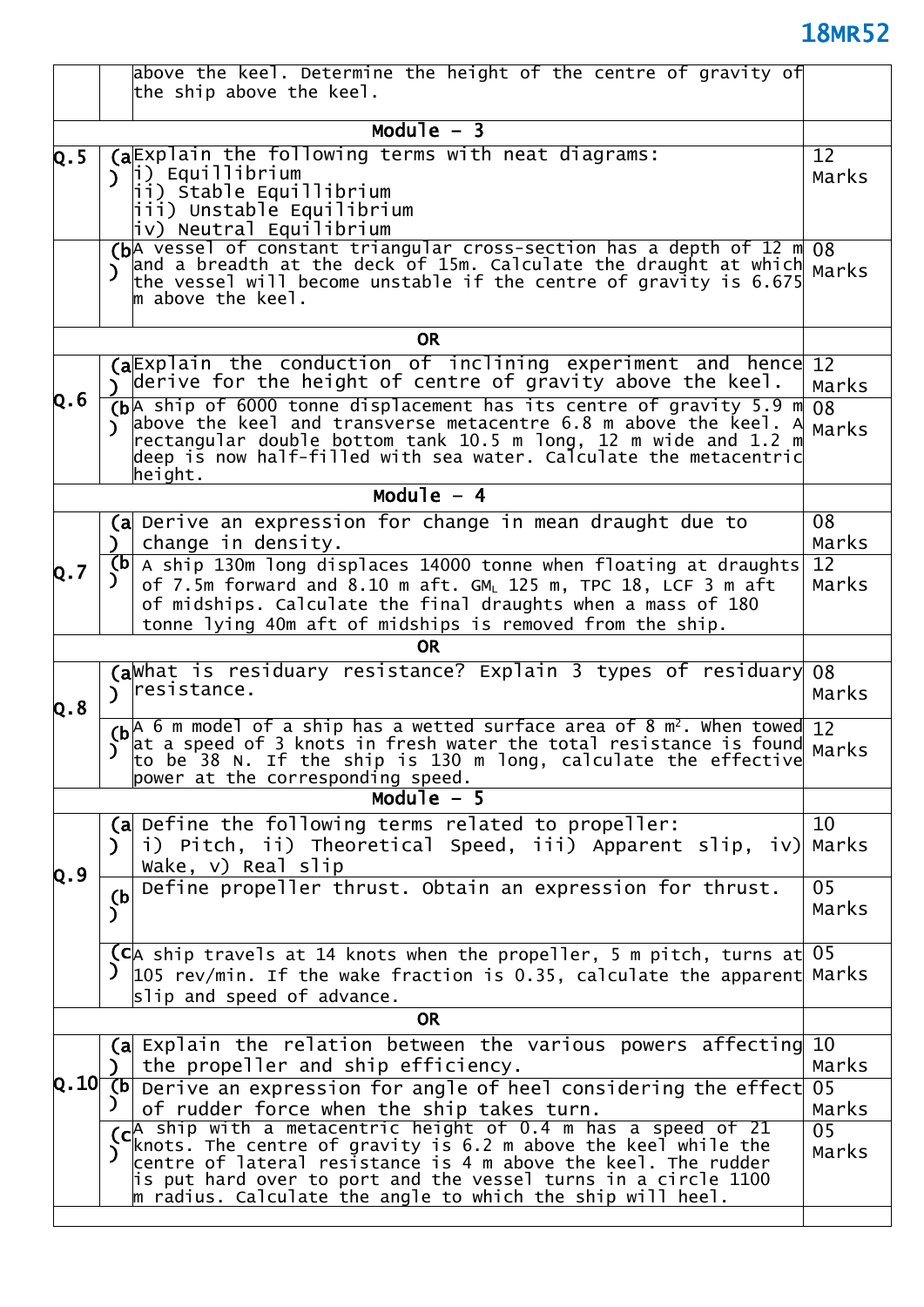|                                           | Table showing the Bloom's Taxonomy Level, Course Outcome and<br>Programme Outcome |                                             |                                |                                    |  |
|-------------------------------------------|-----------------------------------------------------------------------------------|---------------------------------------------|--------------------------------|------------------------------------|--|
|                                           |                                                                                   | Question Bloom's Taxonomy<br>Level attached | Course<br>Outcom<br>e.         | Programme<br>Outcome               |  |
| Q.1                                       | (a<br>$\lambda$                                                                   | L1                                          | $\overline{CO1, CO2}$          | P01, PSO1                          |  |
|                                           | (b                                                                                | $\overline{L}$                              | $\overline{CO1, CO2}$          | PO2, PS01                          |  |
|                                           | (c                                                                                | L <sub>3</sub>                              | $\overline{CO1, CO2}$          | $P$ 03. PSO $1$                    |  |
| Q.2                                       | (a                                                                                | L <sub>2</sub>                              | $\overline{CO1, CO2}$          | P01, PSO1                          |  |
|                                           | (b                                                                                | $\overline{L}$                              | $\overline{CO2}$               | P04, PSO1                          |  |
| Q.3                                       | (a                                                                                | L <sub>2</sub>                              | $\overline{CO3}$               | P01, PSO1                          |  |
|                                           | (b                                                                                | $\overline{L}$ 3                            | $\overline{CO3}$               | P <sub>03</sub> , PS01             |  |
| Q.4                                       | (a                                                                                | $\overline{L2}$                             | $\overline{{\text{co1, CO2}}}$ | P01, PS01                          |  |
|                                           | (b                                                                                | $\overline{L2}$                             | $\overline{CO1, CO2}$          | PO1, PS01                          |  |
|                                           | (c                                                                                | $\overline{L}$ 3                            | CO <sub>2</sub>                | P01, PSO1                          |  |
| Q.5                                       | (a                                                                                | $\overline{L2}$                             | $\overline{CO2}$               | P012, PS01                         |  |
|                                           | (b                                                                                | $\overline{L}$ 3                            | $\overline{CO2}$               | PO2, PS01                          |  |
| Q.6                                       | (a                                                                                | L <sub>2</sub>                              | CO1, CO2, CO5 PO1, PSO1        |                                    |  |
|                                           | (b                                                                                | $\overline{L}$ 3                            | $\overline{CO2}$               | PO2, PO3, PSO1                     |  |
| Q.7                                       | (a                                                                                | L <sub>2</sub>                              | CO <sub>2</sub>                | PO1, PSO1                          |  |
|                                           | (b                                                                                | $\overline{\mathsf{L3}}$                    | $\overline{CO2}$               | P <sub>03</sub> , PS01             |  |
| Q.8                                       | (a                                                                                | L2                                          | $\overline{CO2}$               | P <sub>02</sub> , PS <sub>01</sub> |  |
|                                           | (b                                                                                | L <sub>3</sub>                              | CO <sub>2</sub>                | PO2, PO3, PSO1                     |  |
| Q.9                                       | (a                                                                                | L1                                          | $\overline{CO4}$               | PO1, PO12, PSO1                    |  |
|                                           | (b                                                                                | L <sub>2</sub>                              | $\overline{CO4}$               | P01, PSO1                          |  |
|                                           | (c                                                                                | L <sub>3</sub>                              | CO <sub>4</sub>                | PO2, PSO1                          |  |
| Q.10                                      | (a                                                                                | L <sub>2</sub>                              | $\overline{CO4}$               | P01, PSO1                          |  |
|                                           | (b                                                                                | L <sub>2</sub>                              | $\overline{CO4, CO5}$          | PO2, PS01                          |  |
|                                           | (c                                                                                | L <sub>3</sub>                              | $\overline{CO4}$               | PO2, PO3, PSO1                     |  |
|                                           |                                                                                   |                                             |                                |                                    |  |
| Lower order thinking<br>skills<br>Bloom's |                                                                                   |                                             |                                |                                    |  |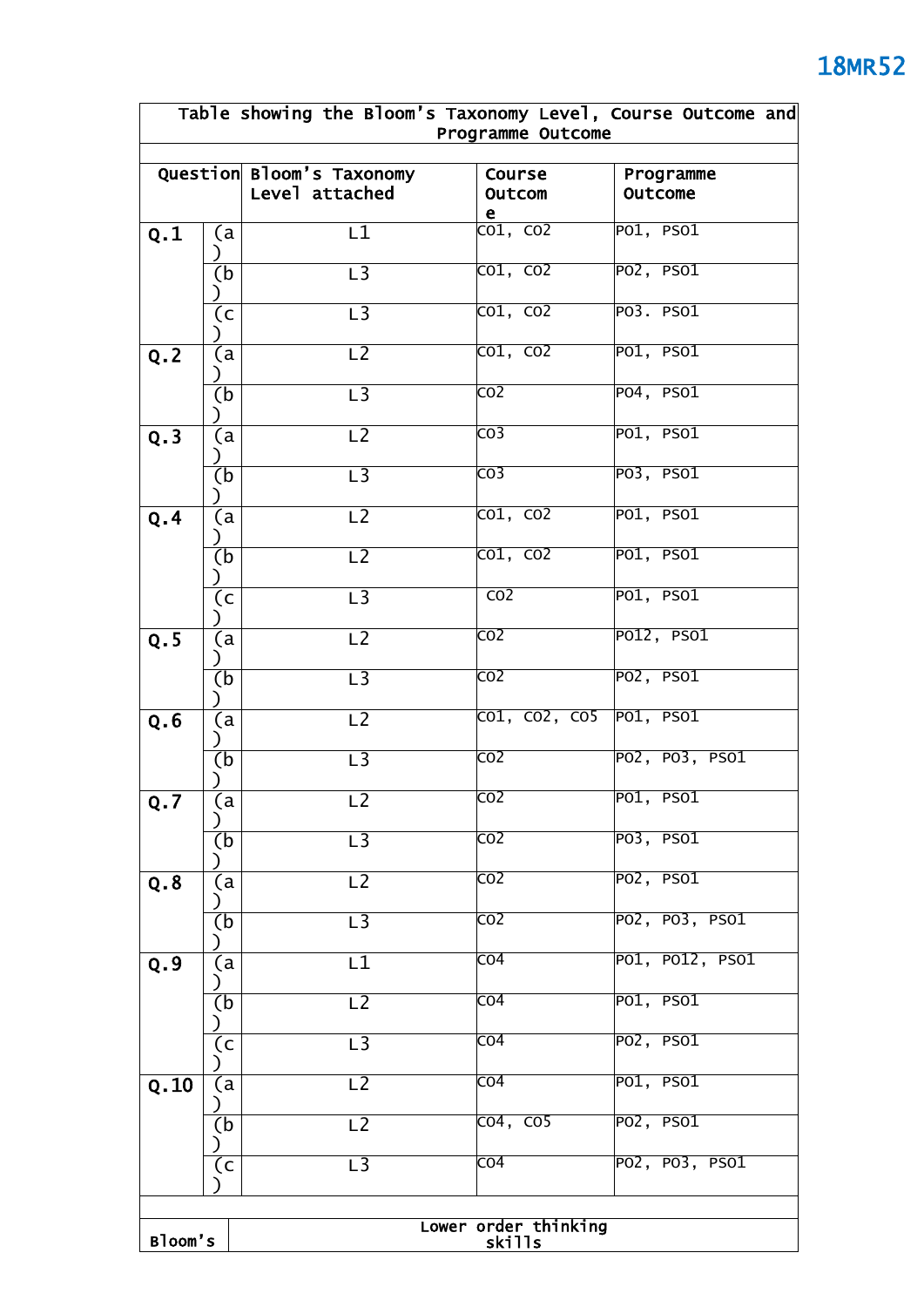| Taxonom<br><b>Levels</b> | Remembering(<br>knowledge): $\square_1$           | Understanding<br>Comprehension): $\square_2$ | Applying<br>(Application):<br>∐२     |
|--------------------------|---------------------------------------------------|----------------------------------------------|--------------------------------------|
|                          | Higher order<br>thinking skills                   |                                              |                                      |
|                          | Analyzing<br>$(\text{Analysis})$ : $\mathbb{I}_4$ | Valuating<br>(Evaluation): $\mathbb{I}_5$    | Creating<br>(Synthesis): $\square_6$ |
|                          |                                                   |                                              |                                      |

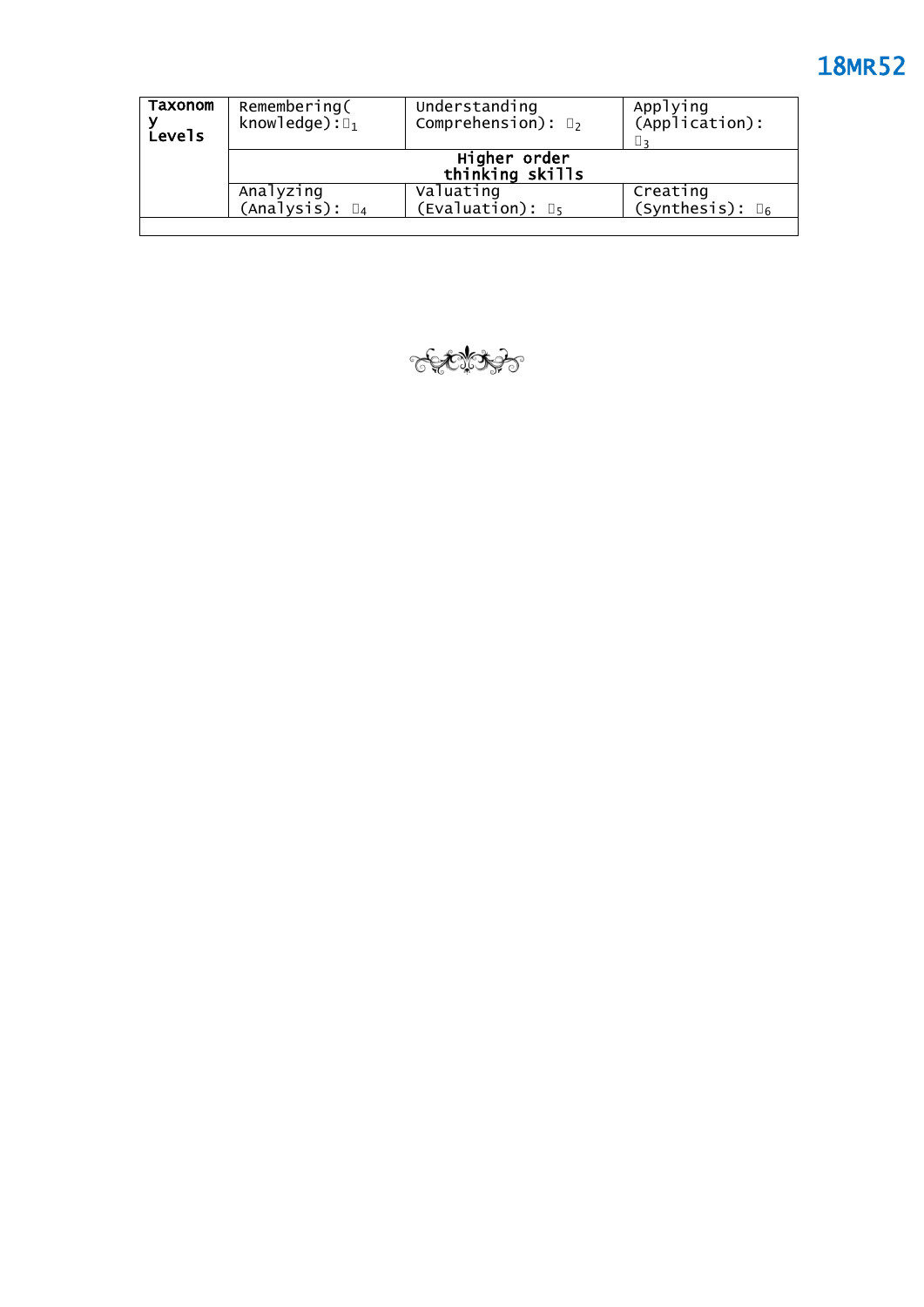### **Model Question Paper -2 with effect from 2020-21(CBCS Scheme)**

USN **Fifth Semester B.E. Degree Examination Naval Architecture** 

TIME: 03 Hours **Max. Marks: 100** 

Note:

02. Answer any **FIVE** full questions, choosing at least **ONE** question from each **MODULE**.

**Module – 1 (a** Define:  $\,$  a) Density, b) Relative Density, c) Centre of $\,$  5  $\,$ **)** Pressure, d) Centroid. Marks **(b** A piece of aluminium has a mass of 300 gm and its volume is 42 cm<sup>3</sup>. 5 **)** Calculate: (a) its density in kg/m<sup>3</sup>, (b) its relative density. Marks A rectangular double bottom tank is 20 m long, 12 m wide and **Q.1** 1.5 m deep, and is full of sea water having a density of 1.025tonne/m $^3$ . Calculate the pressure in kN/m $^3$  and the load 10 **(c** in MN on the top and bottom of the tank if the water is: Marks **)** (a) at the top of the tank (b) 10 m up the sounding pipe above the tank top. **OR** Explain Simpson's First Rule in detail.  $\begin{bmatrix} 10 \\ 10 \end{bmatrix}$ **(a** Marks **)** The half ordinates of a waterplane 120m long are as follows:  $95$  $\overline{FP}$ Section  $AP$  0.5  $\overline{1}$  $1.5$  $\overline{2}$ 3 4 6 8  $8.5$  $\overline{9}$ 5 1  $1.2$  3.5 5.3 6.8 8.0 8.3 8.5 8.5 8.5 8.4 8.2 7.9 6.2  $3.5$  $\Omega$  $\begin{bmatrix} 0.2 \\ b \end{bmatrix}$ 10  $\overline{2}$ **)** Ord. Marks  $(mtr)$ Calculate: a) waterplane area b) distance of centroid from midships. **Module – 2 (a** Explain with the help of a neat sketch i) Waterplane area 12 coefficient, ii) Block Coefficient, iii) Midship Section **)** Marks Area Coefficient, iv) Prismatic Coefficient The length of a ship is 18 times the draught, while the 08 **Q.3 (b** breadth is 2.1 times the draught. At the load waterplane, Marks **)** the waterplane area coefficient is 0.83 and the difference between the TPC in sea water and the TPC in fresh water is 0.7. Determine the length of the ship and the TPC in fresh water. **OR (a** Define TPC and obtain an expression for TPC. 07 **)** Marks  $\overline{(\text{b})}$  Explain the term 'centre of gravity'. **Q.4 (b )** Marks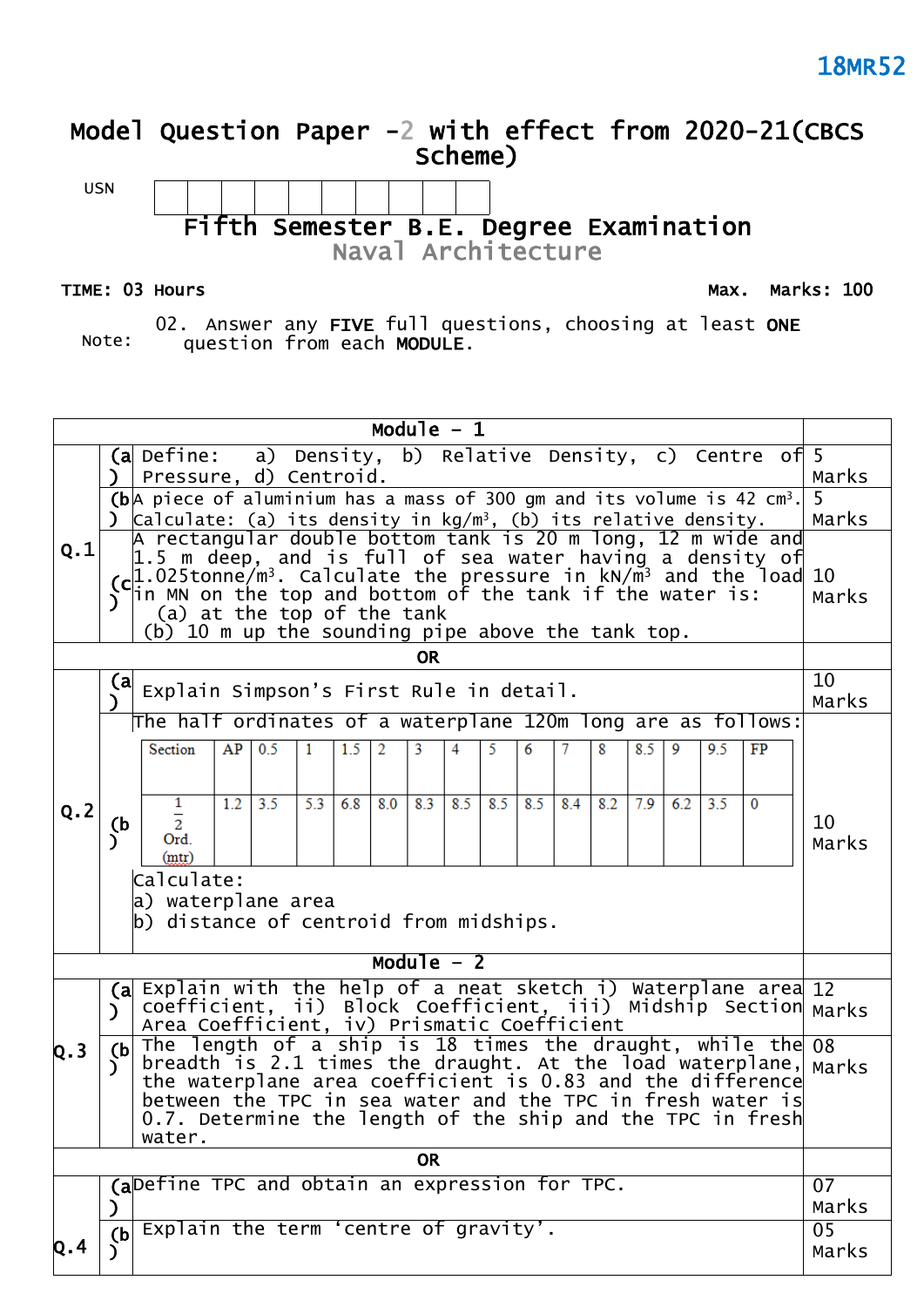|                | $\vert$ A ship of 10000 tonne displacement has a mass of 60 tonne $\vert$ 08<br>(c) surp or 10000 come displacement may a mass of the Marks<br>) center of gravity of the mass, is used to place the mass on<br>the tank top 10.5 m below the deck. Calculate the shift in<br>the vessel's center of gravity when the mass is:<br>a) Just clear of the deck<br>b) At the derrick head<br>c) In its final position                                                |             |
|----------------|------------------------------------------------------------------------------------------------------------------------------------------------------------------------------------------------------------------------------------------------------------------------------------------------------------------------------------------------------------------------------------------------------------------------------------------------------------------|-------------|
|                | Module $-3$                                                                                                                                                                                                                                                                                                                                                                                                                                                      |             |
| $\mathsf{Q.S}$ | (a Explain how metacentric height and transverse metacentre<br>can be determined using an inclining experiment.<br>$\mathcal{L}$                                                                                                                                                                                                                                                                                                                                 | 12<br>Marks |
|                | A ship of 8000 tonne displacement has its centre of gravity 08<br>(b <sub>l</sub> )<br>4.5 m above the keel and transverse metacentre 5.0 m above Marks<br>$\mathcal{L}$<br>the keel when a rectangular tank 7.5 m long and 15 m wide<br>contains sea water. A mass of 10 tonne is moved 12 m across<br>the deck. Calculate the angle of heel:<br>(a) if there is no free surface of water,<br>(b) if the water does not completely fill the tank.               |             |
|                | <b>OR</b>                                                                                                                                                                                                                                                                                                                                                                                                                                                        |             |
| Q.6            | (aExplain the effect of tank divisions on free surface and 12<br>$ $ derive the reduction in metacentric height for rectangular $ $ Marks<br>$\mathcal{L}$<br>tank with:<br>No division<br>Mid length, transverse division<br>1 longitudinal centreline division<br>2 longitudinal centreline division                                                                                                                                                           |             |
|                | (bA vessel of 10000 tonne displacement has a second moment of 08<br>area of waterplane about the centreline of 60000m. The center $_{\text{Marks}}$<br>$\mathcal{L}$<br>of buoyancy is 2.75m above the keel. The following are the<br>disposition of the masses on board the ship:<br>$4000$ tonne, 6.30m above the keel.<br>2000 tonne, 7.5m above the keel.<br>$ 4000 \t{tonne}, 9.15 \t{above}$ the keel.<br>Calculate the metacentric height.<br>Module $-4$ |             |
|                |                                                                                                                                                                                                                                                                                                                                                                                                                                                                  |             |
| Q.7            | (a Derive an expression for change in trim due to change in<br>density.<br>$\lambda$<br>(b <sub>1</sub> )<br>A ship 150 m long has a draughts of 7.70 m forward and 8.25 m 12                                                                                                                                                                                                                                                                                    | 08<br>Marks |
|                | aft,. MCTI cm 250 tonne m, TPC 26 and LCF 1.8 m forward of Marks<br>midships. Calculate the new draughts after the following masses<br>have been added:<br>50 tonne, 70 m aft of midships<br>170 tonne, 36 m aft of midships<br>100 tonne, 5m aft of midships<br>130 tonne, 4 m forward of midships<br>40 tonne, 63 m forward of midships                                                                                                                        |             |
|                | <b>OR</b>                                                                                                                                                                                                                                                                                                                                                                                                                                                        |             |
| Q.8            | (a Explain about the frictional resistance exerted by the water 08<br>on the ship.<br>$\lambda$                                                                                                                                                                                                                                                                                                                                                                  | Marks       |
|                | (bThe frictional resistance of a ship in fresh water at 3m/s 07<br>is 11N/m. The ship has a wetted surface area of 2500m and the marks frictional resistance is $72\%$ of the total resistance and<br>Y<br>$\,$ varies as speed. If the effective power is 1100KW, calculate $\,$<br>the speed of the ship.                                                                                                                                                      |             |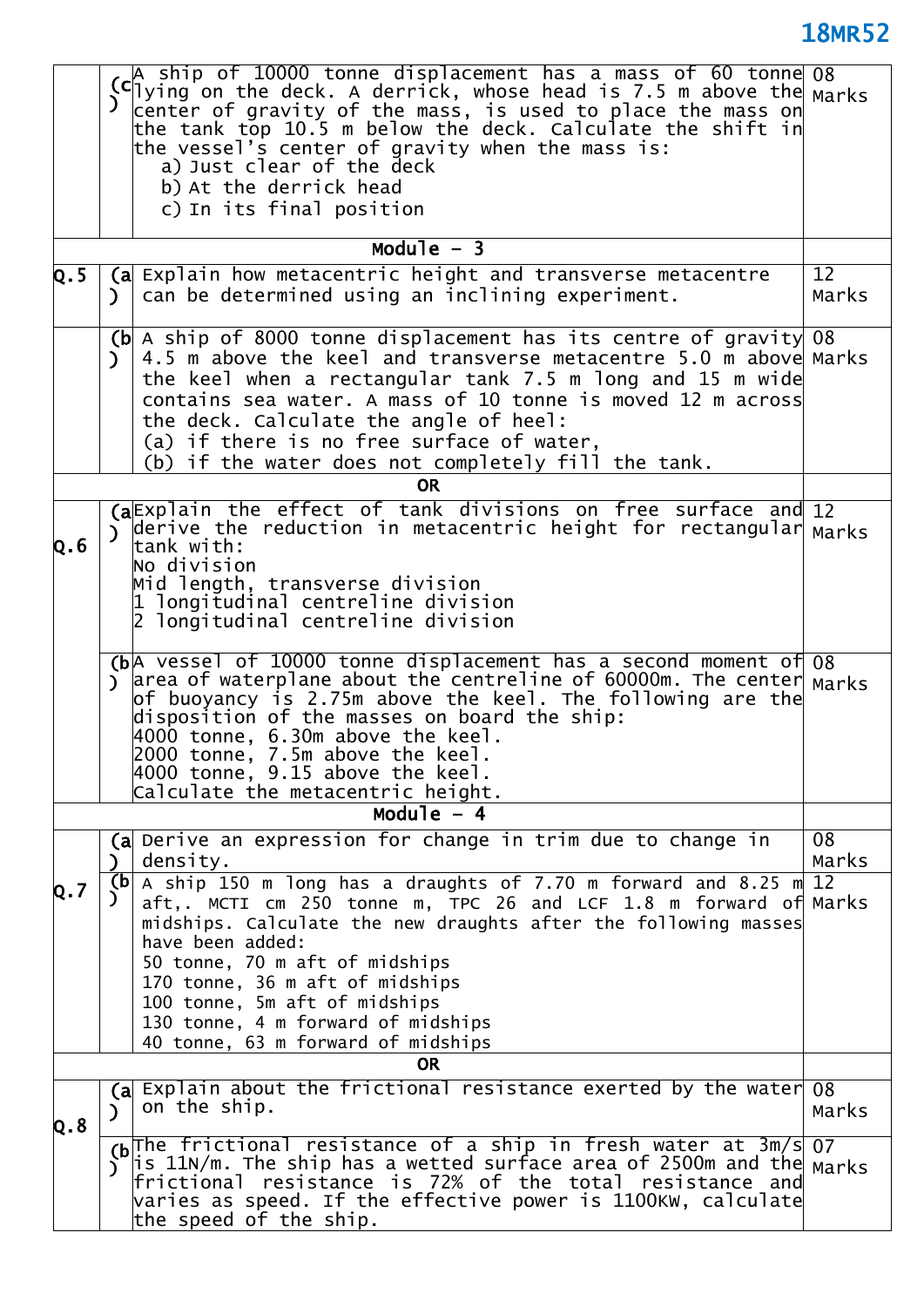**(c )** A ship has a wetted surface area of 3200  $\mathsf{m}^2$ . Calculate the power $\mid$ required to overcome frictional resistance at 17 knots if n = 1.825 and  $f = 0.424$ . 05 Marks

|           |                                                                                         | and $T = 0.424$ .                                                                                                                                                                                                                                                                                                                                                                                                     |             |
|-----------|-----------------------------------------------------------------------------------------|-----------------------------------------------------------------------------------------------------------------------------------------------------------------------------------------------------------------------------------------------------------------------------------------------------------------------------------------------------------------------------------------------------------------------|-------------|
|           |                                                                                         | Module $-5$                                                                                                                                                                                                                                                                                                                                                                                                           |             |
|           |                                                                                         | $\alpha$ with the help of a neat diagram explain the relationship 10<br>between the various speeds in a ship                                                                                                                                                                                                                                                                                                          |             |
| Q.9       | Explain the phenomenon of cavitation and its effects on the<br>(b)<br>ship's propellers |                                                                                                                                                                                                                                                                                                                                                                                                                       |             |
|           |                                                                                         | $ C $ A propeller of 4.5m pitch turns at 120 rev/min and drives the 05<br>ship at 15.5 knots. If the wake fraction is 0.30. Calculate Marks<br>i) Apparent Slip, ii) Speed of Advance.                                                                                                                                                                                                                                |             |
| <b>OR</b> |                                                                                         |                                                                                                                                                                                                                                                                                                                                                                                                                       |             |
|           |                                                                                         | (a Explain the relation between the various powers affecting 09<br>the propeller and ship efficiency.                                                                                                                                                                                                                                                                                                                 | Marks       |
| Q.10      | (b)                                                                                     | Derive an expression for angle of heel due to force on 05<br>rudder.                                                                                                                                                                                                                                                                                                                                                  | Marks       |
|           | C                                                                                       | A ship of 8000 tonne displacement has a rudder of area 18m <sup>2</sup> .<br>The centre of lateral resistance is 4 m above the keel while<br>the centroid of the rudder is 2.35 m above the keel. The<br>maximum rudder angle is 35°. Calculate the angle of heel due<br>to the force on the rudder if the latter is put hard over to<br>port when travelling at 21 knots with a metacentric height of<br>$0.4 \, m.$ | 06<br>Marks |
|           |                                                                                         |                                                                                                                                                                                                                                                                                                                                                                                                                       |             |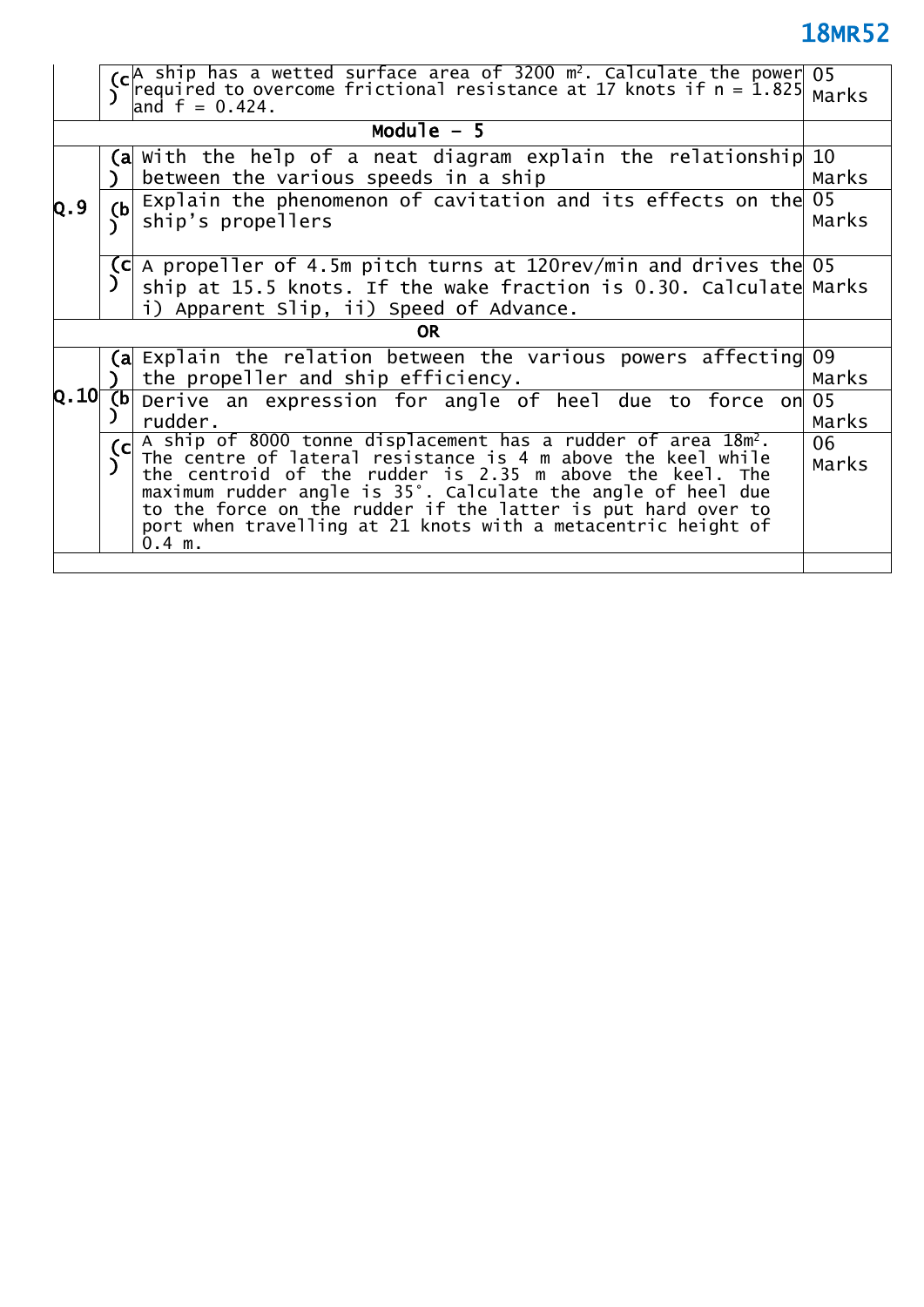### **Table showing the Bloom's Taxonomy Level, Course Outcome and Programme Outcome Question Bloom's Taxonomy Level attached Course Outcom e Programme Outcome** (a ) L1 CO1 PO1, PSO1 (b ) L3 CO2 PO2, SO1 **Q.1**  $\overline{c}$ ) L3 CO2 PO3, PSO1  $\overline{a}$ ) **Q.2** L2 CO1 PO1,PSO1 (b  $\lambda$ L3 CO2 PO3, PO4, PSO1 (a  $\lambda$ **Q.3** L2 CO3 PO1, PSO1 (b ) L3 CO2, CO3 PO2, PO3, PSO1 (a  $\lambda$ L2 CO2 PO1, PSO1 (b ) L2 CO1 PO1, PSO1 **Q.4**  $\overline{c}$ ) L3 CO1, CO5 PO2, PSO1 (a ) **Q.5** (a L3 CO1, CO2 PO1, PO3, PSO1 (b  $\lambda$ L3 CO2 PO3, PSO1 (a ) **Q.6** (a L2 CO1, CO2 PO3, PSO1 (b ) L3 CO2 PO3, PSO1 (a ) **Q.7** (a L2 CO1, CO2 PO1, PSO1 (b ) L3 CO2 PO2, PSO1 (a  $\lambda$ L2 CO1, CO2 PO1, PSO1 (b ) L3 CO1, CO2 PO3, PSO1 **Q.8**  $(c)$ ) L3 CO1, CO2 PO3, PSO1 (a ) L2 CO1, CO4 PO1, PSO1 (b ) L2 CO1, CO4, CO5 PO2, PSO1 **Q.9**  $\overline{c}$ ) L3 co1, co4 PO2, PSO1 (a ) L2 **CO1, CO4 PO1, PSO1** (b ) L2 CO1, CO4, CO5 PO1, PSO1 **Q.10**  $\overline{c}$ ) L3 CO1, CO4, CO5 PO3, PSO1

**Lower order thinking**